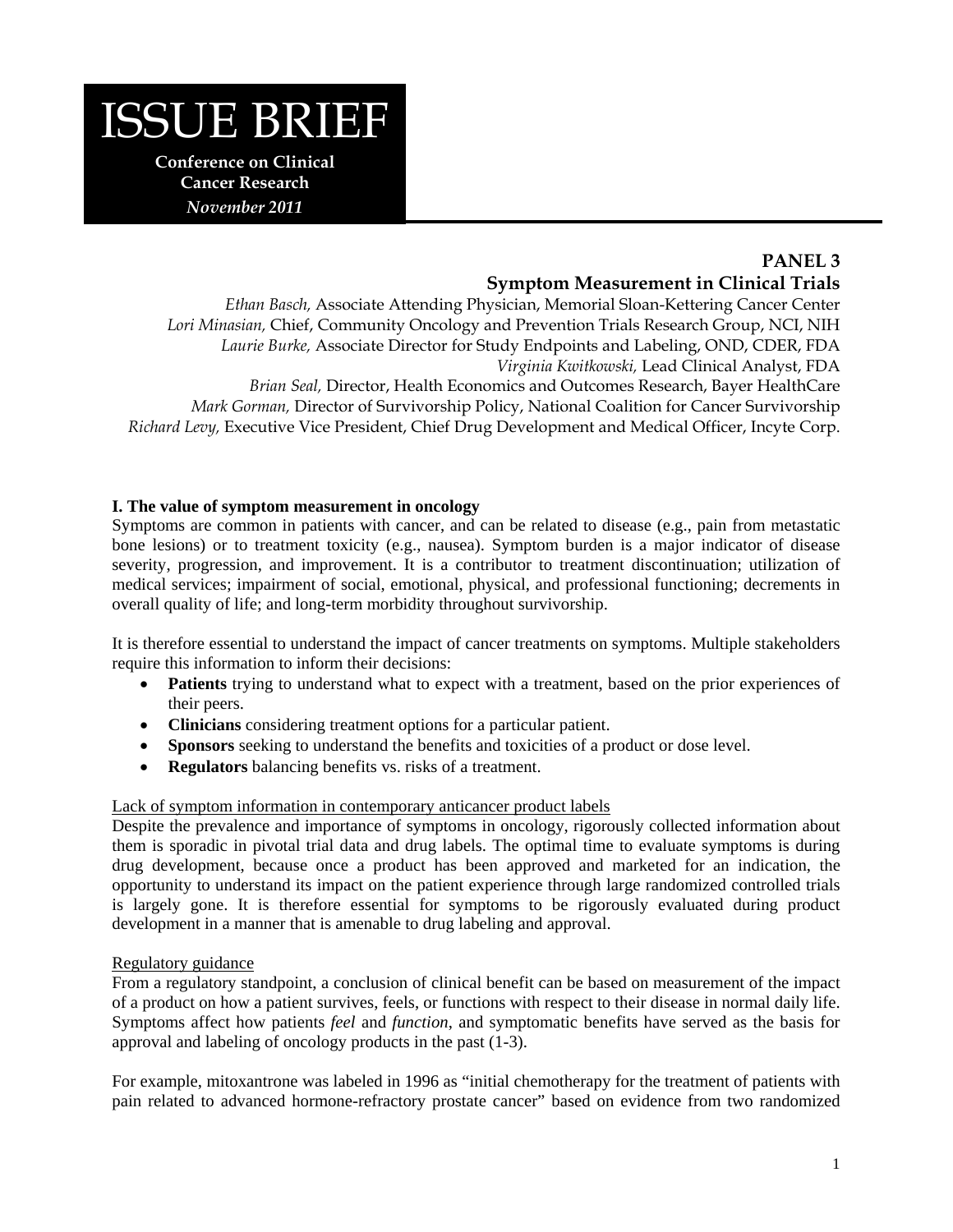controlled trials designed to show reduction in pain, although the trials did not demonstrate an overall survival benefit for the therapy (4). Gemcitabine was approved in 1996 for treatment of "patients with locally advanced (nonresectable stage II or stage III) or metastatic (stage IV) adenocarcinoma of the pancreas," in part based on two trials using a composite endpoint comprised of patient-reported analgesic use, pain intensity, performance status, and weight change (5).

However, methodological approaches have evolved over time, and the symptom endpoints used in past clinical trials would not meet contemporary standards in part due to the rigor with which the outcome assessment was developed (adequacy of patient input, validity, reliability, sensitivity, meaningfulness of score changes) as well as to advances in study design and analysis (endpoints models that integrate tumor burden with symptom burden and new approaches to the handling of missing data).

In 2009, the FDA issued the *Guidance for Industry: Patient-Reported Outcome Measures: Use in Medical Product Development to Support Labeling Claims* (6). This Guidance serves several purposes:

- 1) It specifies that experiences best known to the patient are ideally assessed using patient-reported outcome (PRO) measures;
- 2) It demonstrates the FDA's recognition that measures of patient symptoms and patient report of functioning in their daily life represents direct evidence of treatment benefit to support product approval and labeling;
- 3) It conveys the methodological standards the FDA considers when reviewing trial designs and applications, with the intention of providing general considerations for product developers when using these outcome assessments to define endpoints in trials.

In 2010, an additional FDA Draft *Guidance for Industry: Qualification Process for Drug Development Tools* was issued, providing details of a path for qualification of clinical trial outcome assessments, including PRO assessments, for use as endpoints measures (7).

#### Sponsor role in symptom measurement

To meet current regulatory guidance, product sponsors generally must begin development of symptom assessments early. During early-phase research, screening questionnaires and patient interviews can identify signals that suggest symptomatic benefits and/or toxicities. Subsequent qualitative and quantitative work in the target population can determine the optimal measurement strategy for focused evaluations in controlled studies, and how PRO measures can support other outcomes in an endpoint model. Then, dedicated PRO measures can be employed systematically in controlled studies to support approval and/or labeling. Early discussion with FDA reviewers is critical to ensure that the role of the symptom assessment is appropriate and that clinical trial results will be interpretable. This will require consideration of the specific context of use so that the clinical trial protocol will optimally define all primary and secondary endpoints needed to make a conclusion about the impact of treatment. In some cases, a symptom endpoint may be a primary endpoint with tumor related endpoints as secondary. In other cases, survival or tumor-related biomarker endpoints may be primary with symptoms endpoints as secondary. Each context must take into consideration not only the inclusion criteria for the planned trials but also the current state of understanding of the disease and the mechanism of action and known toxicities of the drug under development.

#### Charge to the panel

Despite the clear importance of symptom information to multiple stakeholders and the existing FDA Guidance in this area, there are no contemporary examples of symptom endpoints in anticancer drug labels. This panel was convened to identify the *barriers* to symptoms being included in trials and labels, and to recommend a *path forward* to overcome these barriers. The panel also aimed to identify specific *case studies* of PROs included in recent oncology pivotal trials as primary or key secondary endpoints, and to describe *general scenarios* in which PROs can add value to a clinical development program.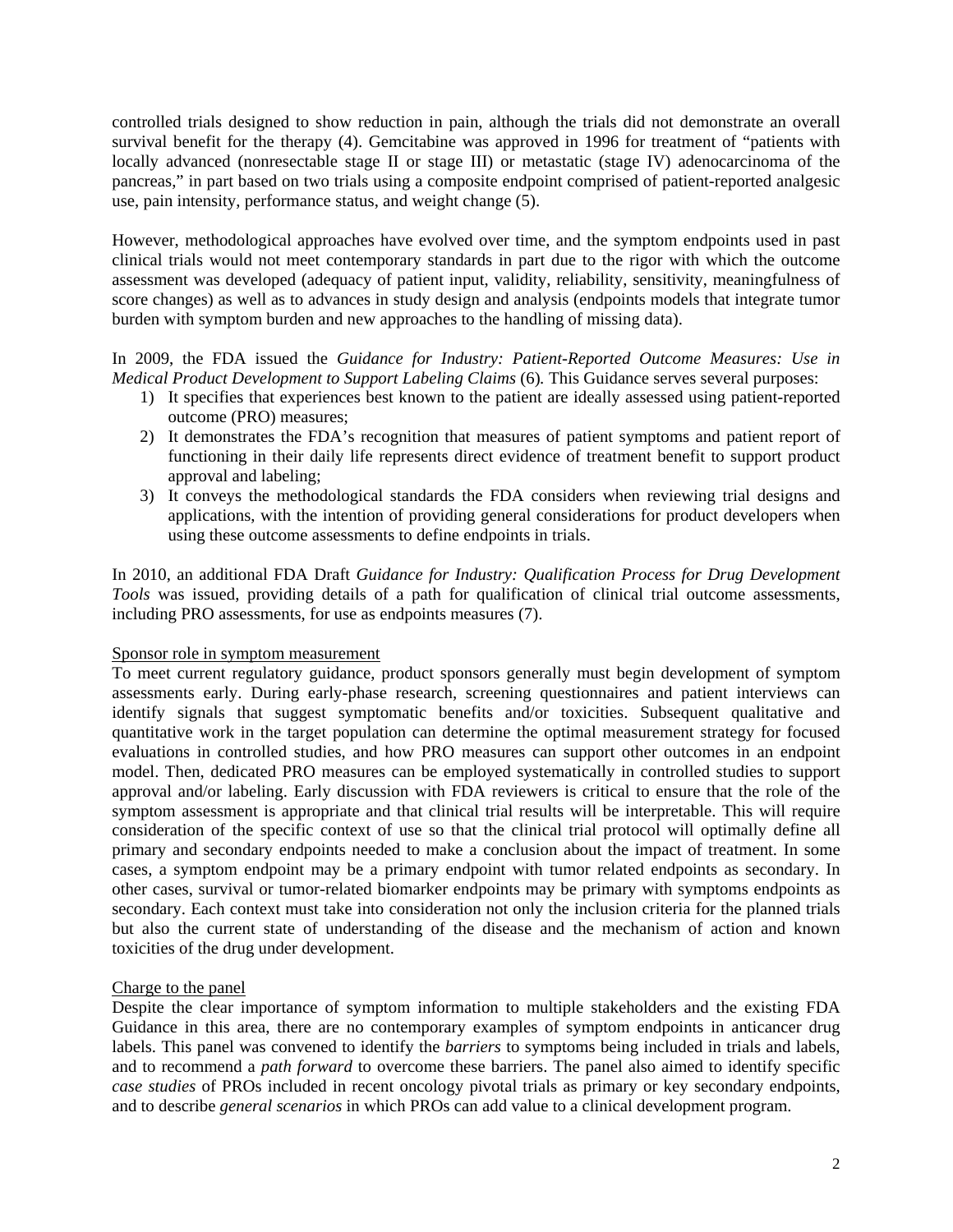### **II. Barriers**

Several barriers to integrating PROs in trials and labels were identified by the panel, falling into four general categories: 1) *cultural barriers* in industry and the FDA; 2) *communication barriers* between industry sponsors and the FDA; 3) *methodological barriers* to designing rigorous symptom endpoint models in oncology; and 4) *logistical barriers* to implementing these endpoint models in trials.

### *1. Cultural Barriers*

Symptom assessment and PROs are not at the forefronts of the minds of drug developers or FDA oncology reviewers. There is a general preference among both in favor of survival-based, radiographic (tumor size), and serum biomarker endpoints. This preference has evolved historically, during times when survival and treatment options were limited, when scientific research had not yet demonstrated that clinical staff underestimate patient symptoms, and when methods for rigorously evaluating patientreported information were not yet available. Despite changes in all three of these areas over time, sponsors and regulators remain focused on non-PRO endpoints during drug development. Below, specific cultural barriers, and the infrastructures which sustain them at the sponsor-level and FDA-level, are described:

- **Sponsor-level barriers**: The primary endpoint in oncology is survival, while symptom assessment is important and explored throughout the discovery phase of drug development. There is a trade-off between sponsors' concerns for the need to plan for symptom assessment early in drug development to allow time to develop an assessment tool that is adequately valid and sensitive to treatment effects and the time and expense to complete a trial with a survival benefit to prolong the lives of cancer patients. Symptoms are often not prioritized in clinical development to adequately design or implement an outcome assessment in keeping with the FDA PRO Guidance that provides advice about how to achieve optimal measurement properties to detect treatment benefit signals. Many sponsors believe that the methodological bar set by the PRO Guidance is unrealistically high. The lack of PROs in contemporary oncology labels is cited as evidence that it is difficult or impossible to gain FDA acceptance of these endpoints. Moreover, small companies may lack expertise in health outcomes research or PRO development, while the individuals in large companies who do have content knowledge about PROs may not be part of the clinical development team – they are often in Health Outcomes or similar groups which focus on health-related quality of life assessments across the development cycle. These individuals often feel they are struggling to convince others within companies about the value of PROs. When a PRO measure is included in a study, it is often for an economic evaluation required in Europe (e.g., the EORTC QLQ-C30 or EuroQoL EQ-5D), or a lowon-the-list secondary or exploratory endpoint designed hastily and administered by paper (e.g., a generic HRQL instrument). It is often felt that the expense, logistical inconvenience, and potential delays to clinical development while designing a PRO measurement strategy are not worth the effort. Among drug developers, varying committed resources are allotted to understand the patient subjective experience with treatment; however, rigorous evaluation of PROs starting early in development is the principal method for obtaining approval by the FDA.
- **FDA Barriers**: There does not seem to be an appreciation by FDA regulators that sponsors have been discouraged by the lack of symptom endpoints in contemporary oncology labels, nor a feeling that it is the responsibility of regulators to allay this discouragement. The FDA does not appear to acknowledge that the best way to assure that high-quality symptom information becomes available is to ask sponsors to include rigorous assessment of symptoms throughout product development, starting with early-phase research. Additionally, sponsors would find it beneficial if the FDA provided an assurance that when they proceed with a plan to include a symptom endpoint, communication with FDA will be available to guide development of endpoints that can lead to labeling or approval. During reviews of sponsor materials, it is not standard for FDA reviewers to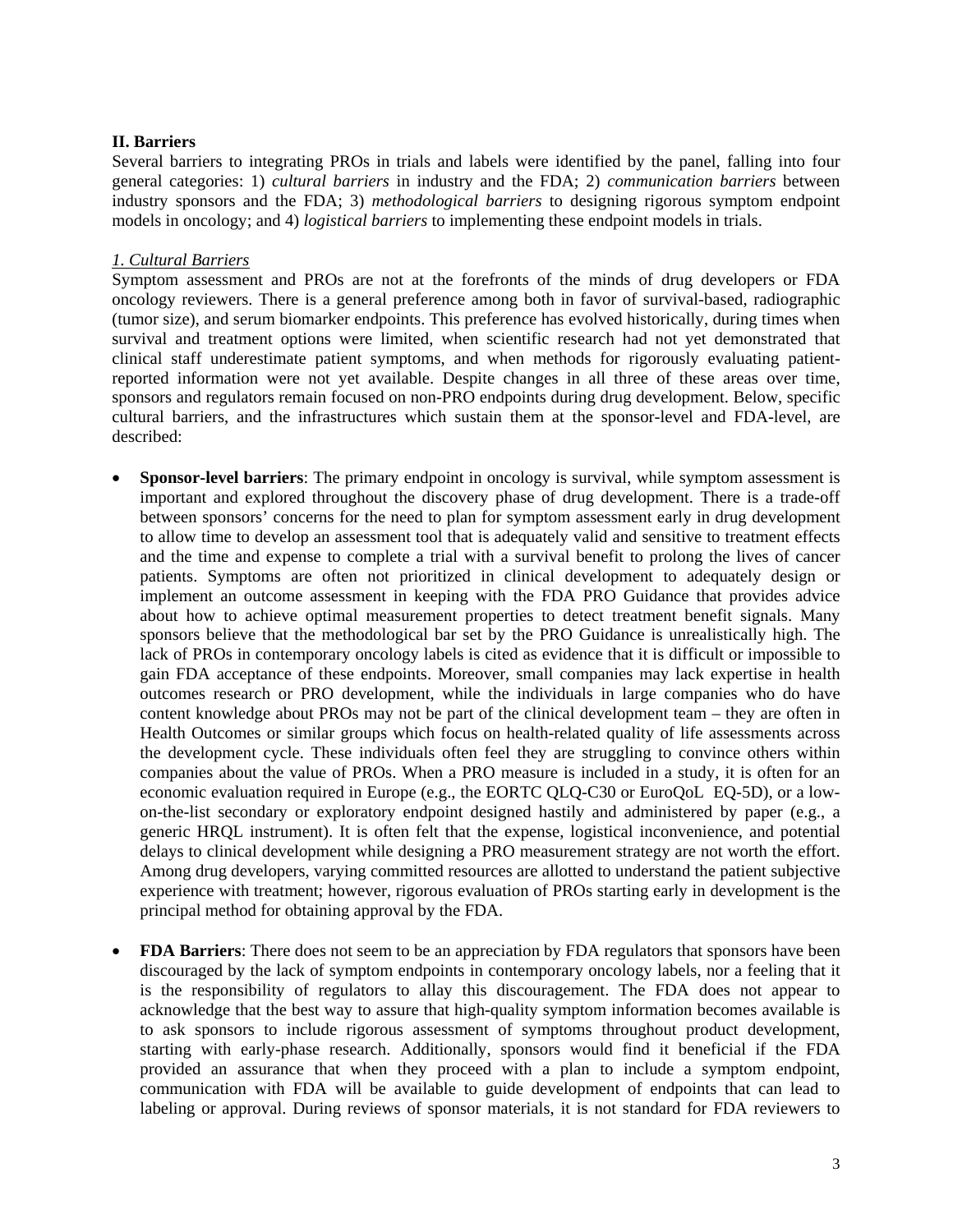consider how information about symptoms or other PROs might enhance understanding of the properties of a given product or support a study design. Similar to industry, the individuals with PRO content expertise are separate from the clinical teams, and are generally only included when the sponsor submits a request for feedback specific to a PRO assessment. Reviewers are variably aware of the methodological considerations related to PROs, despite efforts to provide systematic training and access to consults. There is skepticism about the reliability of measuring patient-reported symptoms due to methodological challenges (described below). There has also been reticence to consider fatigue or health-related quality of life for labeling purposes, in part due to the clinical trial methodological and statistical issues related to multidimensional etiologies. FDA has not provided a means to overcome these barriers although there is research suggesting that these areas are considered important and informative by clinicians and patients.

### *2. Communication Barriers*

Existing mechanisms for communication between sponsors and the FDA include End-of-Phase-II (EOP2) meetings and Special Protocol Assessments (SPAs). These mechanisms generally do not provide an adequate level of exchange for developing symptom endpoints that both meet FDA standards and are feasible for sponsors to implement.

For PRO measures to be compelling, early work with patients in the target population in keeping with regulatory guidance is necessary. By the time there is an EOP2 or SPA, it is often too late to begin such work without delays to a program, and such work often appears overwhelming to sponsors and reviewers who may not have PRO content expertise. Additionally, because of conflicting goals and viewpoints, these exchanges can be more contentious than collaborative: reviewers may not compromise on methodological issues despite feasibility challenges faced by sponsors and sponsors may choose not to meet the high standards set by FDA for PROs, opting instead to drop PROs to lower-level secondary or exploratory endpoints without adequate power. Sponsors often feel that there has not been sufficient specific advice or assurance, and questions are left as "review issues" when FDA is not sufficiently comfortable with an area, leading sponsors to take the most conservative route forward, which often involves dropping PRO endpoints.

Throughout interactions with sponsors, reviewers do not systematically ask whether patient-reported symptoms would enhance understanding of the properties of a product, and they generally do not communicate to sponsors a recommendation to include such assessments in trials. As a result, sponsors come away with a feeling that such assessments are not necessary. Finally, there is inconsistent use of the terms "PROs," "symptoms" and "quality of life" and clarity about what is being measured is essential for communication between sponsors and reviewers.

#### *3. Methodological barriers and solutions*

A number of methodological barriers make it challenging to assess PRO endpoints in oncology:

- **Inadequate availability of "off-the-shelf" PRO assessments for use in clinical trials:** Many existing PRO measures were not developed specifically for oncology clinical trials, and may not have been developed or evaluated in keeping with principles of the FDA PRO Guidance. **Solution:** Stakeholders must work together to produce publicly available instruments that will support the detection of treatment impact on how patient feel and function on a tumor-specific basis, in keeping with principles of the FDA PRO Guidance.
- **Inadvertent unblinding related to treatment toxicities**: Many oncology products have unique toxicities that are apparent to patients, and can lead to inadvertent unblinding of treatment allocation. Awareness or suspicion of treatment arm may bias the responses of patients. **Solutions**: Methods for overcoming this challenge include taking measures to retain blinding; requiring a large effect size that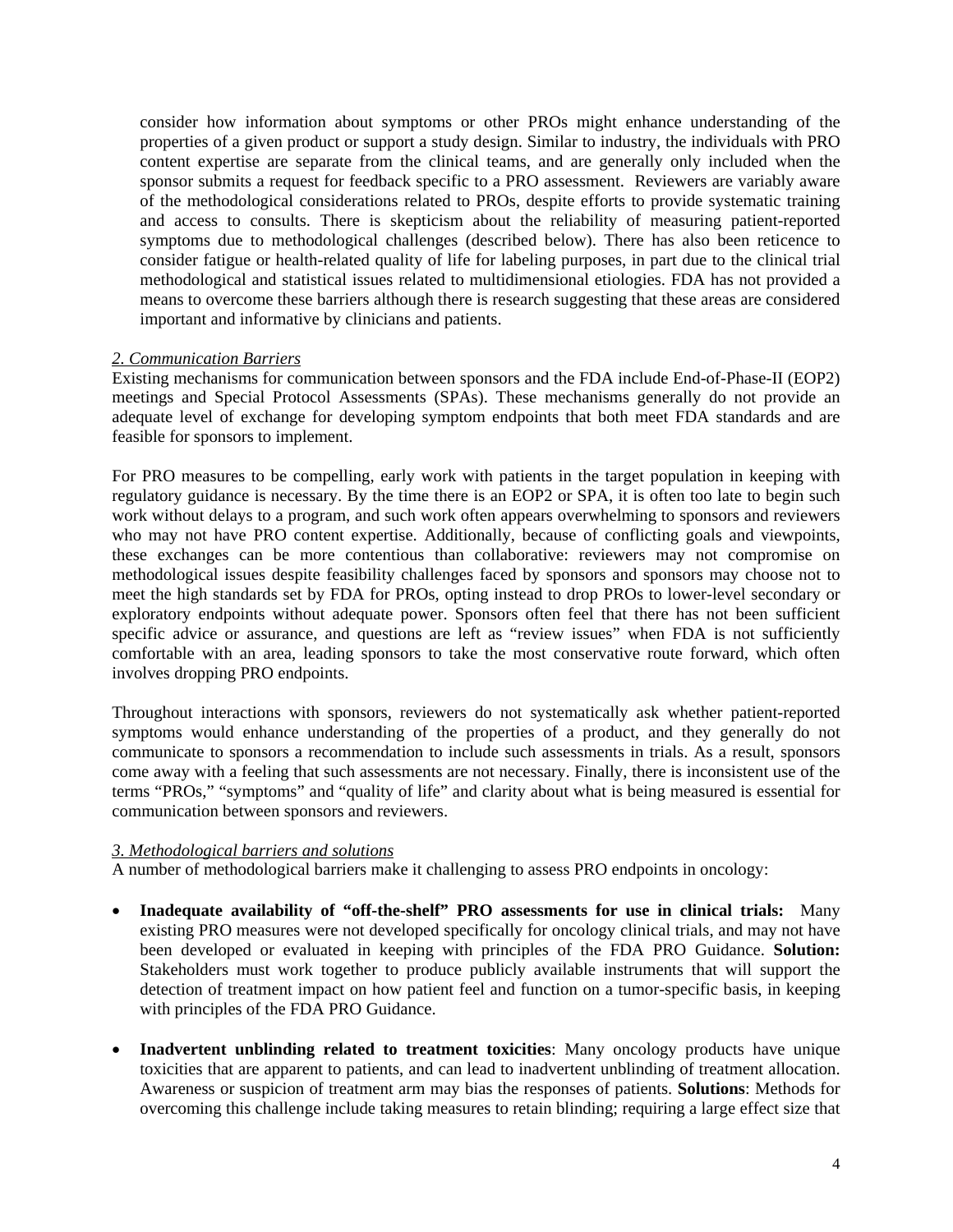is convincing; and substantiating symptomatic benefits via an association with objective measures (such as radiographic or serum biomarker responses). Research is warranted to assess the extent to which these methods can overcome this source of potential bias.

- **Missing data not at random**: Patients experiencing the most toxicities may feel too ill to self-report, yet assessment of such patients is vital for understanding the full spectrum of the patient experience with a treatment. **Solutions**: Methods for overcoming this challenge include using electronic PRO collection methods that are easy for ill patients to use (such as automated telephone/interactive voice response systems [IVRS]), and employing backup data collection approaches such as a live interviewer who reaches out to patients who don't self-report in real-time. A plan for minimizing missing data and analyzing missing data are essential in any protocol.
- **Concomitant medications**: Many of the symptoms that may be improved with cancer therapy are also treated with supportive medications – such as analgesics for pain; steroids for fatigue; or antiemetics for nausea. **Solutions**: In order to assure that observed benefits on symptoms are related to an anticancer treatment and not to supportive medications, a strategy for up-front optimization and/or for controlling for the use of supportive medications is necessary. Alternatively, evidence that a symptom signal can be detected regardless of use of supportive medications in a given context can be provided.
- **Baseline symptomatology**: Patients with cancer may already have multiple symptoms prior to commencing a trial, related to their cancer, comorbidities, prior cancer treatment, and/or current medications. Therefore, symptom prevalence may ultimately seem higher in both arms. **Solutions**: Methods to overcome this challenge include excluding patients with symptoms of interest attributable to other causes, and/or assessing change from baseline at the patient level.
- **Temptation to use non-PRO symptom measures**: Non-PRO measures cannot substitute for PRO measures when it comes to assessing patient symptoms; for example, the National Cancer Institute's Common Terminology Criteria for Adverse Events (CTCAE) is a staff-reporting tool that was not developed as a clinical trial outcome assessment but rather as tool to prospectively monitor adverse events. Experience with this tool has demonstrated empirically that clinicians systematically underestimate patients' symptoms and clinician-generated data should not be used as a substitute for direct patient report of their symptoms. In some situations, surrogates such as family or caregivers may provide data about the patient experience, but this approach requires sufficient supporting evidence of validity and reliability in a given context.

### *4. Logistical Barriers*

Measuring PROs is inconvenient. It takes time, methodological expertise, and direct patient input to develop a measure and endpoint model suitable for U.S. labeling or approval. Within sponsors, internal stakeholders must be convinced that it is worth the effort. Then, experts must assist clinical development teams to make a plan for including PROs. These efforts may be necessary early in development, before it is clear whether a particular product will be moved forward. Then, in a pivotal trial, training of sites and assurance that missing data are minimized is necessary. This work often requires hiring third-party organizations to conduct qualitative research, select or develop a measure, provide ePRO technology, prepare materials for FDA review (e.g., a "PRO Dossier" as specified in the PRO Guidance), and to analyze data. There are limited off-the-shelf measures at this time (although efforts are under way to create them).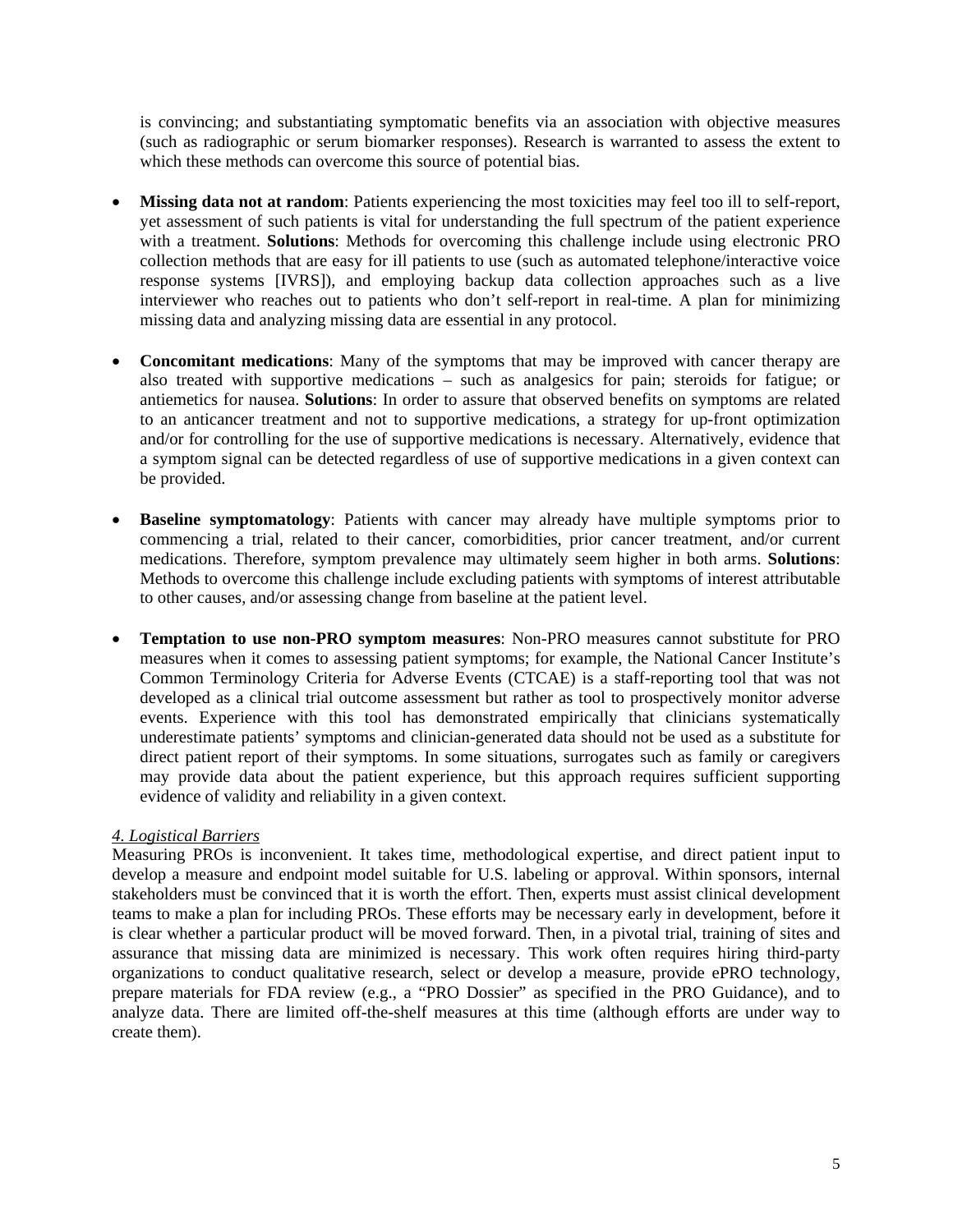## **III. Case study**

A specific case study of an actual drug development program in progress was identified which includes PRO endpoints and ongoing dialog with the FDA. It is described below as an example of how the above barriers have successfully been addressed, and as a model for how mechanisms to better address these barriers can be developed.

Key secondary endpoint supporting a primary radiographic endpoint

- **Disease**: Myelofibrosis
- **Endpoint:** Improvement in six symptoms related to disease
- **Measure**: Simple multi-item questionnaire developed specifically for this trial
- **Administration method**: Handheld electronic device
- **Approach to endpoint development**: Symptoms of interest identified through qualitative work with third-party PRO contractor. Questionnaire developed and refined with direct patient input.
- **Interactions with FDA**: Early face-to-face meeting, SPA
- **Methodological issues**: Large effect size required for responder definition (>50%); only conducted at U.S. sites; very low missing data rate; fatigue not included in measure due to FDA reluctance despite qualitative evidence that this symptom is important to patients
- **Status**: Trial complete, NDA is under review

## **III. General scenarios where PROs are most informative during product development**

The panel identified three general scenarios in which symptom information is most likely to add value to data about a product:

1. A disease with a symptom burden that may be improved by an active anticancer agent

- **Examples**: B symptoms in lymphoma; pain in metastatic prostate or breast cancer; tiredness in metastatic kidney cancer; dyspnea and tiredness in metastatic lung cancer; abdominal bloating/pain in advanced ovarian carcinoma or breast cancer. The National Cancer Institute is interested in developing lists of symptoms pertinent in specific cancer types and a conference focused on this was held in September 2011.
- **Note**: As noted above, screening of patients during early drug development can identify such symptoms and potential improvements in them. Potential study designs include a dedicated symptom study or integration of PROs into a pivotal trial. Such assessments could support approval (either as a primary endpoint supported by evidence of tumor response and lack of survival decrement or as a key secondary endpoint). Symptom improvement alone, without some evidence of anti-tumor effect or survival advantage, would likely not support a regulatory action.

2. A product with similar efficacy but less symptomatic toxicity than an existing product (e.g., comparative tolerability)

- **Examples**: Less peripheral sensory neuropathy than a taxane; less nausea that a platinum-based regimen; less tiredness than interferon.
- **Note**: Demonstrating superior symptomatic tolerability in a non-inferiority trial is appealing to sponsors. As noted above, screening of patients during early drug development can identify when toxicity symptoms associated with a competitor product are not present, and therefore worthy of subsequent systematic comparative evaluation. Notably, evaluation of comparative symptom tolerability requires the same level of rigor as assessment of symptom benefits, and should be in keeping with the FDA PRO Guidance.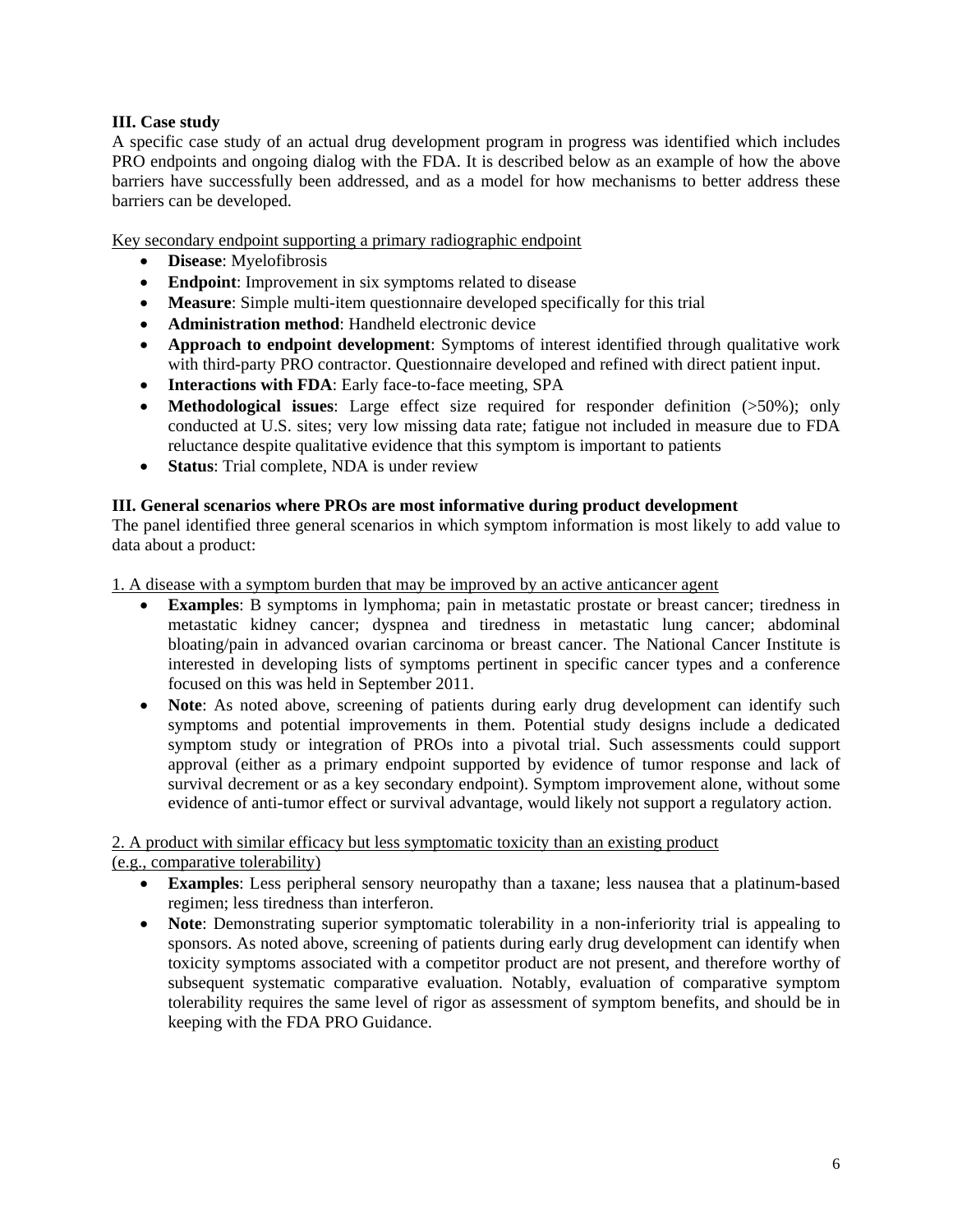3. A trial with a PFS endpoint with OS not likely to be demonstrated due to the long natural history of the condition

- **Examples**: Agents in ovarian cancer or adjuvant breast cancer.
- **Note**: Demonstrating symptomatic benefits may increase the confidence of reviewers in the clinical meaningfulness of PFS results.

## **IV. Path forward**

Several discrete recommendations are proposed by the panel towards overcoming the identified barriers to symptom information being included in U.S. drug labels. These are meant as a starting point for discussion:

**1. Systematically evaluate drug development plans to determine when inclusion of symptom/PRO endpoints are appropriate** 

It should be an FDA expectation that sponsors will provide information about the symptoms experienced by patients during early drug development, with a rationale for why symptoms/PROs should or should not be included as primary or key secondary endpoints in pivotal trials. During EOP2 meetings and SPAs, it should become standard for reviewers to ask sponsors to consider how symptom improvement could enhance the understanding of their product. Such interactions should particularly apply to scenarios described in Section III (above).

### **2. Include evaluation of symptoms early and throughout drug development**

Patients in a target population should be screened by drug developers in early-phase studies in order to detect signals of symptomatic benefits and toxicities. As noted in Recommendation #1, when it is determined that a symptom/PRO primary or key secondary endpoint is appropriate, an endpoint model should be developed to optimally measure these symptoms based on direct input from patients. Next, systematic assessment should be included in pivotal trials, either as a key secondary endpoint to support a survival-based or radiographic-based primary endpoint, or as a primary endpoint in a dedicated study. Inclusion of symptom measures should be particularly emphasized in the three scenarios described in Section III (above).

### **3. Improve communication between sponsors and FDA around symptoms/PROs**

A mechanism should be developed (or an existing mechanism modified) by FDA to encourage an early and ongoing exchange with sponsors to develop a mutually acceptable strategy specifically for including symptoms/PROs in a development program. Such exchanges should be collaborative and open in nature, with a shared goal of identifying methods that are adequately rigorous, yet feasible – and which provide sponsors with assurance that inclusion of PROs can lead to labeling and/or approval. This may require heightened awareness by FDA reviewers about symptom endpoints, or enhanced interactions with internal FDA PRO content experts.

### **4. Provide clarity regarding when a dedicated symptom/PRO trial is necessary**

There should be consistent guidance from the FDA regarding when it is appropriate for a symptom endpoint to be integrated as a key secondary endpoint into a trial with a primary survival-based or radiographic-based endpoint, vs. when a dedicated symptom study is warranted. There should also be clarity about whether full approval of an oncology product could be based on a primary symptom endpoint supported by evidence of tumor response without a decrement in survival.

### **5. Identify a path for considering fatigue and health-related quality of life in labels**

Regulatory research should be commissioned to develop a path for domains related to *fatigue* and *health-related quality of life* to be included in some form in oncology drug labels. These areas are clearly important to patients and clinicians, but have not been considered for labeling because of their complex multidimensional etiologies.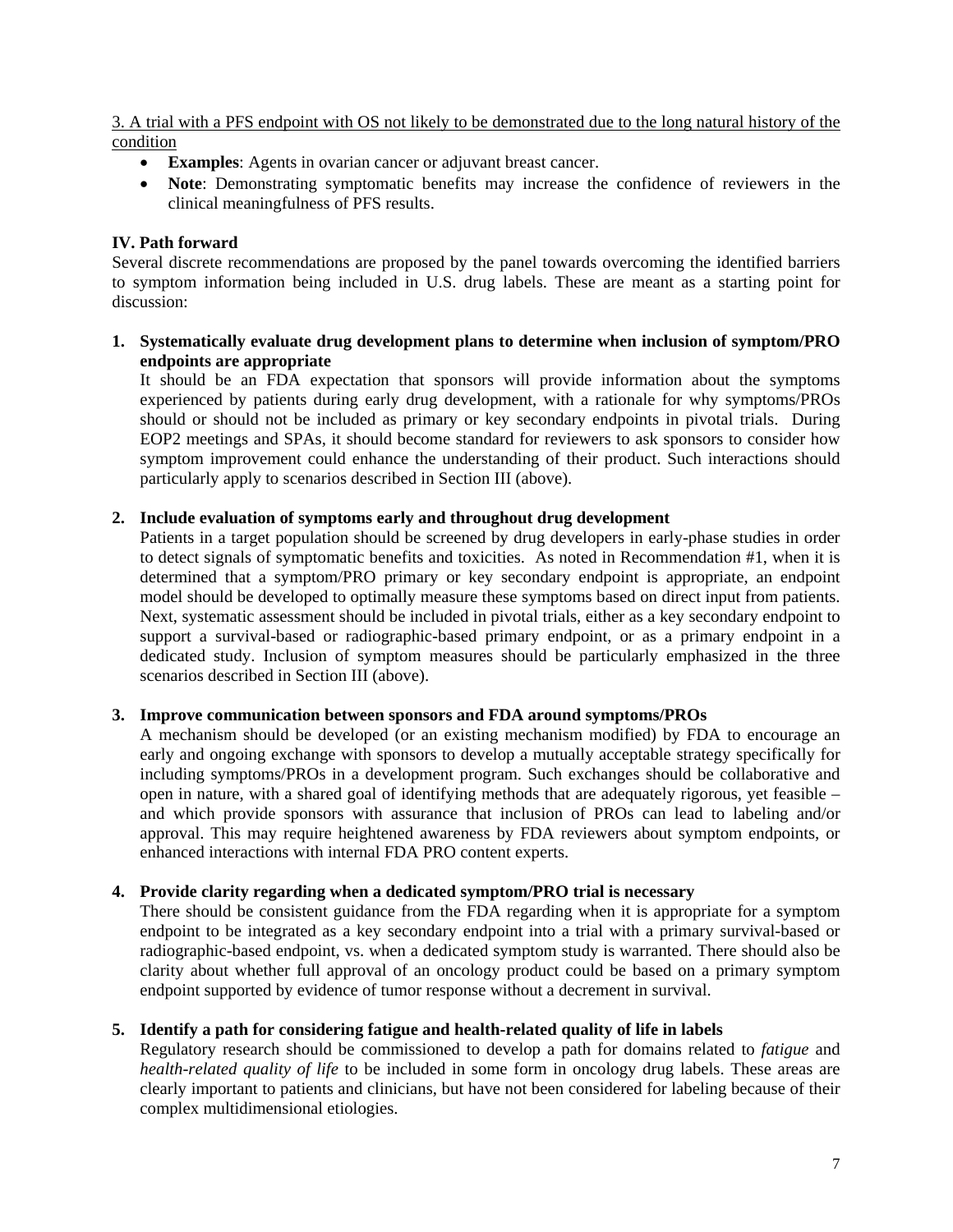### **6. Enhance efforts to develop off-the-shelf symptom and other PRO measures**

A "PRO Consortium" was created as a part of CPATH to develop pre-qualified PRO approaches in the pre-competitive space. These efforts should be evaluated for barriers to their progress, with recommendations on how to enhance the timely development of measures that meet FDA qualification criteria.

#### **Conclusion**

Although it is up to individual companies to make the decision whether to include symptom measures in their development plans, because of the central and authoritative nature of the FDA, it is ultimately their responsibility to actively encourage sponsors to measure symptoms. It is not enough for the FDA to be willing just to consider symptom endpoints. Symptom information must be regarded as essential for understanding the effects of a product, and sponsors should be expected to provide a rationale when such information is not included in a drug development program, rather than the other way around. Impediments to this focus by FDA include significant gaps in clinical trial methodology and outcome assessments. Finally, the FDA must support and enable collaborative interactions with sponsors individually and through consortia towards developing endpoints that are both rigorous and feasible, with assurance that there is a path to labeling.